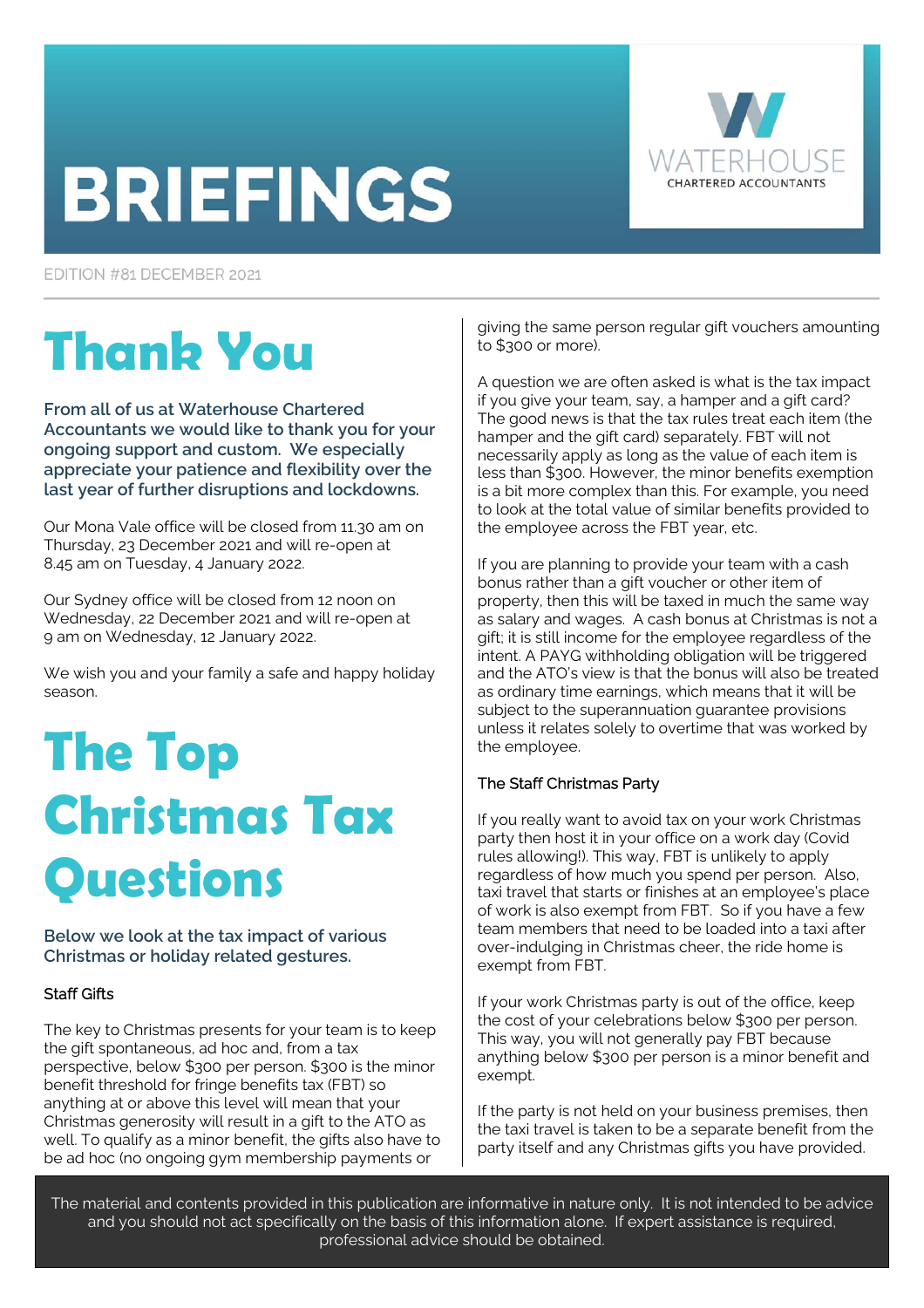

In theory, this means that if the cost of each item per person is below \$300 then the gift, party and taxi travel can all be FBT-free. However, the total cost of all benefits provided to the employees needs to be considered in determining whether the benefits are minor.

The trade-off to this is that if the costs associated with hosting the party are not subject to FBT then it would be difficult to claim a tax deduction or GST credits for the expenses.

If your business hosts slightly more extravagant parties and goes above the \$300 per person minor benefit limit, you will generally pay FBT, but you can also claim a tax deduction and GST credits for the cost of the event.

# Client Gifts

Few of us have that much time in the diary for pre-Christmas entertainment so why not give a gift instead? In addition to a few extra hours saved and a lot less calories to work off, there is also a tax benefit. As long as the gift you give to the client is given for relationship building with the expectation that the client will keep giving you work (that is, there is a link between the gift and revenue generation), then the gift is generally tax deductible as long as it does not involve entertainment.

Entertaining your clients at Christmas is not tax deductible. If you take them out to a nice restaurant, to a show or any other form of entertainment, then you cannot claim it as a deductible business expense and you cannot claim the GST credits either. It is goodwill to all men, but not much more.

### Charitable Gift Giving

The safest way to ensure that you or your business can claim a deduction for the full amount of the donation is to give cash to an organisation that is classified as a deductible gift recipient (DGR). And the charities love it as they do not have to spend any of their precious resources to receive it.

There are a few rules that make the difference between whether you will or will not receive a tax deduction.

- The charity must be a DGR. You can find the list of DGRs on the [Australian Business Register.](https://abr.business.gov.au/Tools/DgrListing)
- If you buy any form of merchandise for the "donation" – biscuits, teddies, balls or you buy something at an auction – then it is generally not

deductible (the rules become more complex in this area). Your donation needs to be a gift, not an exchange for something material. Buying a goat or funding a child's education in the third world is generally ok because you are generally donating an amount equivalent to the cause rather than directly funding that thing.

The tax deduction for charitable giving over \$2 goes to the person or entity whose name is on the receipt.

If your business is making a donation on behalf of someone else, such as a client or that friend "who has everything" it will depend on how the donation is structured. The tax rules generally ensure that the deduction is available to the individual or entity who actually makes the gift or contribution. Having receipts issued in someone else's name can make this more complex.

# **The "Backpacker Tax" and the High Court**

**The High Court has ruled that the "backpacker tax" is discriminatory. We look at the impact of that decision.** 

Since 2017 the "backpacker tax" has taxed the first dollar of income a backpacker earns in Australia regardless of their residency status - at the working holiday maker tax rate of 15% up to:

- \$37,000 in an income year for 2019/20 and earlier income years.
- \$45,000 for 2020/21 and later income years.

When the tax was introduced in 2017, a backpacker would pay a maximum of \$5,500 in tax on the first \$37,000 of income. However, an Australian national performing the same work would have a maximum tax liability of \$3,572.

In this case Catherine Addy, a UK national working in Australia since 2015, contested her 2017 amended

#### **Head Office**

Suite 12 Level 3. **Gateway Building** 1 Mona Vale Road Mona Vale NSW 2103

#### **Sydney Office**

Suite 802 Level 8 23 O'Connell Street Sydney NSW 2000

T 02 8973 2222 admin@waterhouseca.com.au www.waterhouseca.com.au ABN 60 535 258 608

Liability limited by a scheme Liabitity timited by a scrieme<br>approved under Professional<br>Standards Legislation



**Chartered Accountants**